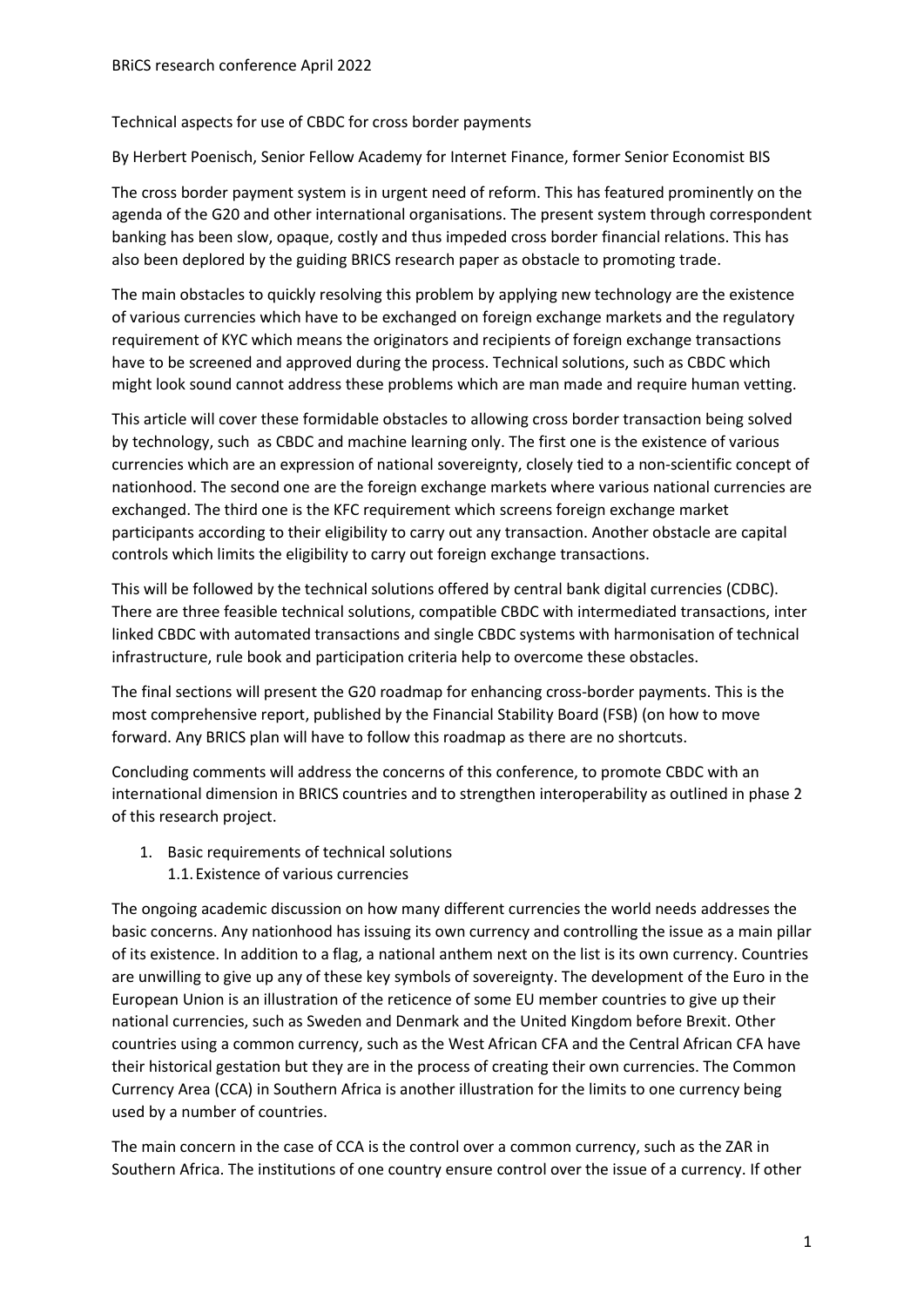countries are involved there has to be a common decision making mechanism, such as the European Central Bank. Such an institution is lacking in the CCA and the Reserve Bank of ZA is solely in charge. The Council of the ECB decides over the backing of the Euro, on how many national securities are allowed to form the backing of the common currency. Because of the national determination of currencies, their existence will be assured for the time being. The PBOC has declared the priority of using national CBDCs, such as eCNY in cross border settlement, such as the mBridge project.

## 1.2.Foreign exchange markets

Countries can agree to use a third currency for payments, but this will have to be obtained in foreign exchange markets. It needs the agreements of the issuer, the FED in case of the USD. The global foreign exchange markets are the biggest financial markets in the world with a daily turnover in April 2019 of USD 6.6 trillion, amounting to more than 20 times the nominal world GDP. The USD is used in 88% on one side of all trades. The market is not centralised but decentralised among the major players which control 95% of the total market. Anybody wanting to pay cross border transactions has to go through one of these brokers. The market is highly automated and high frequency machine initiated trades have cause excess volatility in the forex market.

However, the underlying motivations for forex trades are determined by human activity, either on the demand or supply side. These very complex determinants cannot be automated. The need to interact cross border is a very voluntaristic element. In the ultimate case economic agents can transact domestically, which solves the forex problem. As globalisation has advanced in leaps and bounds, forex markets have multiplied. In case countries do not have adequate foreign exchange, they can resort to exchange rate changes or just borrow in the financial markets. The present system based on convertible currencies, first and foremost the USD has stood up well to these constraints and any further digitalisation will face the same challenges.

Attempts have been made to promote new exchanges, such as the RMB clearing system (CIPS), but this has been slow in taking off, as the RMB is not fully liberalised for financial transactions. As a result China's partner countries prefer to use the existing foreign exchange markets and major traded currencies. This discussion is conducted under the heading 'internationalisation of RMB'. Cross border payments in RMB at 3.3% are still well below the weight of RMB of 11% in the SDR basket. China, similar to Japan in the 1980s is constrained by prudential considerations to becoming a provider of a global means of payment, let alone a global savings vehicle.

1.2.Obstacles to free flows: KYC

One major human intervention in the forex markets is the eligibility of market participants. There is universal agreement that illegal activities should not be allowed to enter the forex market. Brokers are obliged by international agreements to screen the market participants. Determining who is and who is not eligible is not subject to technical decision or machine learning. Equally detecting fraud cannot be done by technology. Thus future use of CDBC will need to be subject to the same vetting process. This will be one major difference compared to cash which does need any KYC.

There have been efforts to create digital KYC but so far this has not been operational. The main reason is that nobody has the full oversight of the originators of financial transactions. Data privacy and cross border legal differences are the main hurdles to obtaining the full picture. The OECD legal entity initiative is a great step forward but is still struggling to get to terms with legal creativity. Among BRICS countries there are widely different participation criteria, which allow national cronies, or even war criminals in the case of Russia to participate as legitimate participants in the cross border payments system.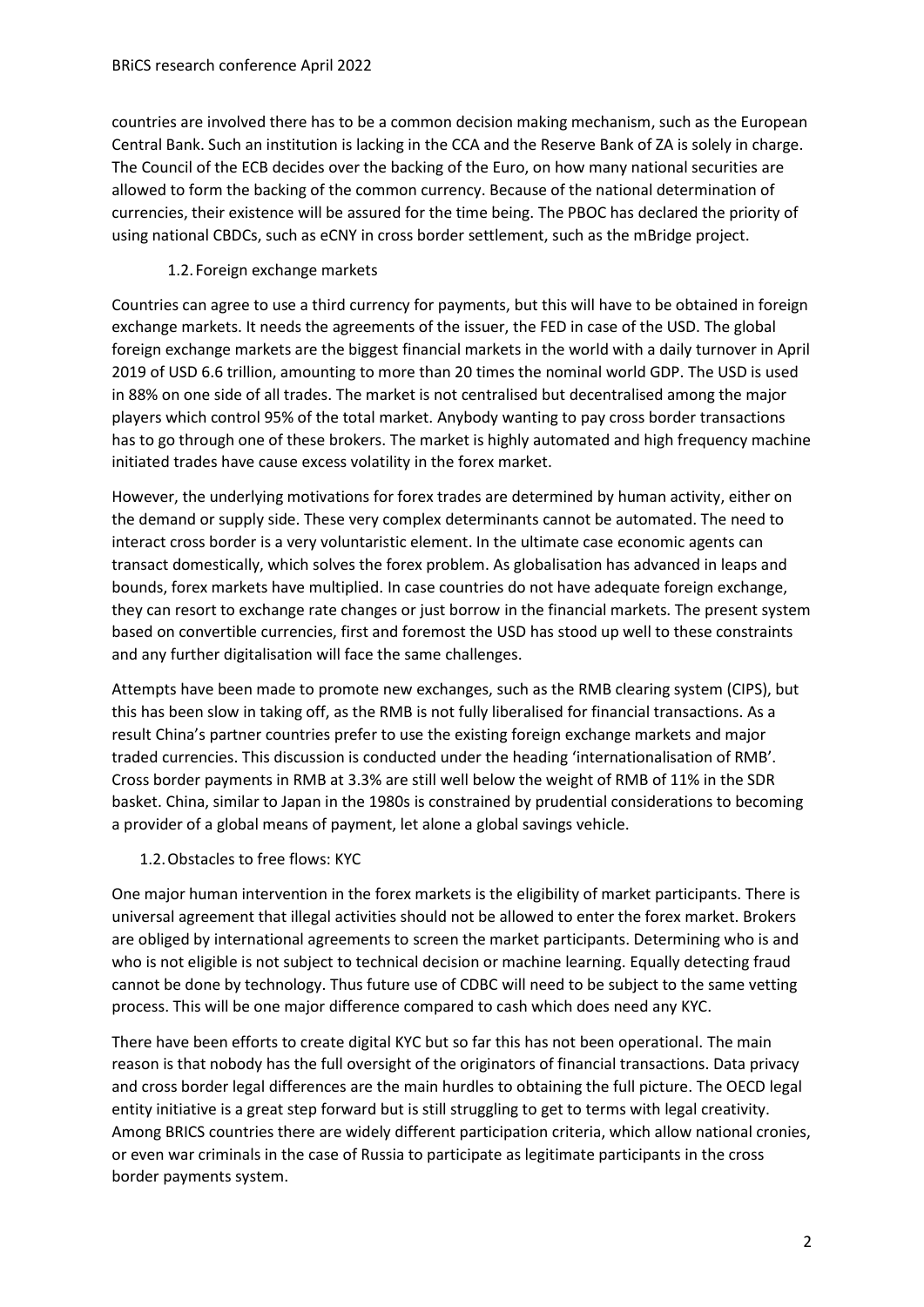## 1.3.Obstacles to free flows: Foreign exchange controls

Another criteria for screening the eligibility of market participants is according to the type of transactions. Countries determine that current account transactions are good for the country whereas financial transactions can destabilise countries' macro economic policy. The IMF has been successful in spreading current account convertibility, but has run into objections to financial account convertibility. Countries are even allowed to temporarily suspend financial convertibility in times of stress.

Technology can quickly execute transactions once they have been declared as one or the other. However it cannot detect whether the declared information is true or not. This will be a defining feature of the digital RMB, the eCNY as China will continue its financial account controls for the time being. Most illegal capital flows happen because of fraudulent declarations, such as the famous over invoicing of imports for capital outflows. The screening process is a major concern over the introduction of CBDCs. Cash does not make such distinctions.

2. Technical solution through CBDC

The three technical solutions on offer by the BIS envisage the integration of different, but compatible systems based on degree of integration of technical infrastructure, rule book and participation criteria. None of them includes the foreign exchange market, such as obtaining quotes.

The first system needs a multitude of private intermediaries in order to process payments through two separate CBDCs. Their role is the same as correspondent banking, performing the forex conversion as well as the KYC verification. However the process will be much faster and transparent. Common technical standards, such as message formats, cryptographic techniques, data requirements and user interfaces can reduce the operational burden of participating in multiple systems. Aligned legal, regulatory and supervisory standards can simplify KYC and transaction monitoring processes.

The second system either has a technical interface with automated intermediation or a common clearing mechanism, which could be either centralised or decentralised clearing. Arrangements could incorporate foreign exchange, offered by central banks or private institutions. Central banks involved will end up owning each others CBDC. A more centralised approach could use a trusted intermediary to act as clearing mechanism for central banks. The BOE-BOC-MAS clearing design provides for such a 'super correspondent'. However, just interlinking systems, without investment in broader coordination to achieve compatibility, has been insufficient in the past to achieve efficient cross-border systems.

The third system will require the harmonisation of technical infrastructure, rule book and participation criteria of the two systems. This needs sticking to a common roadmap to enhancing cross-border payments. The major elements of such a roadmap are a common vision and targets, adherence to international guidelines and principles, common features of service levels, align regulatory, supervisory and oversight frameworks, apply common AML/CTF, interaction between data frameworks, safe payment corridors, foster identity sharing such as KYC, adopt PvP, reciprocal liquidity arrangements, align operating hours, harmonised ISO 20022 for messages and API protocols for data exchange, and adding an international dimension into CBDC design.

Deeper integration allows for potentially more operational functionality and efficiency but increases the governance and control hurdles. New technologies could be used, such as CBDC could be issued onto a common distributed ledger. In the Inthanon-LionRock project participants from two systems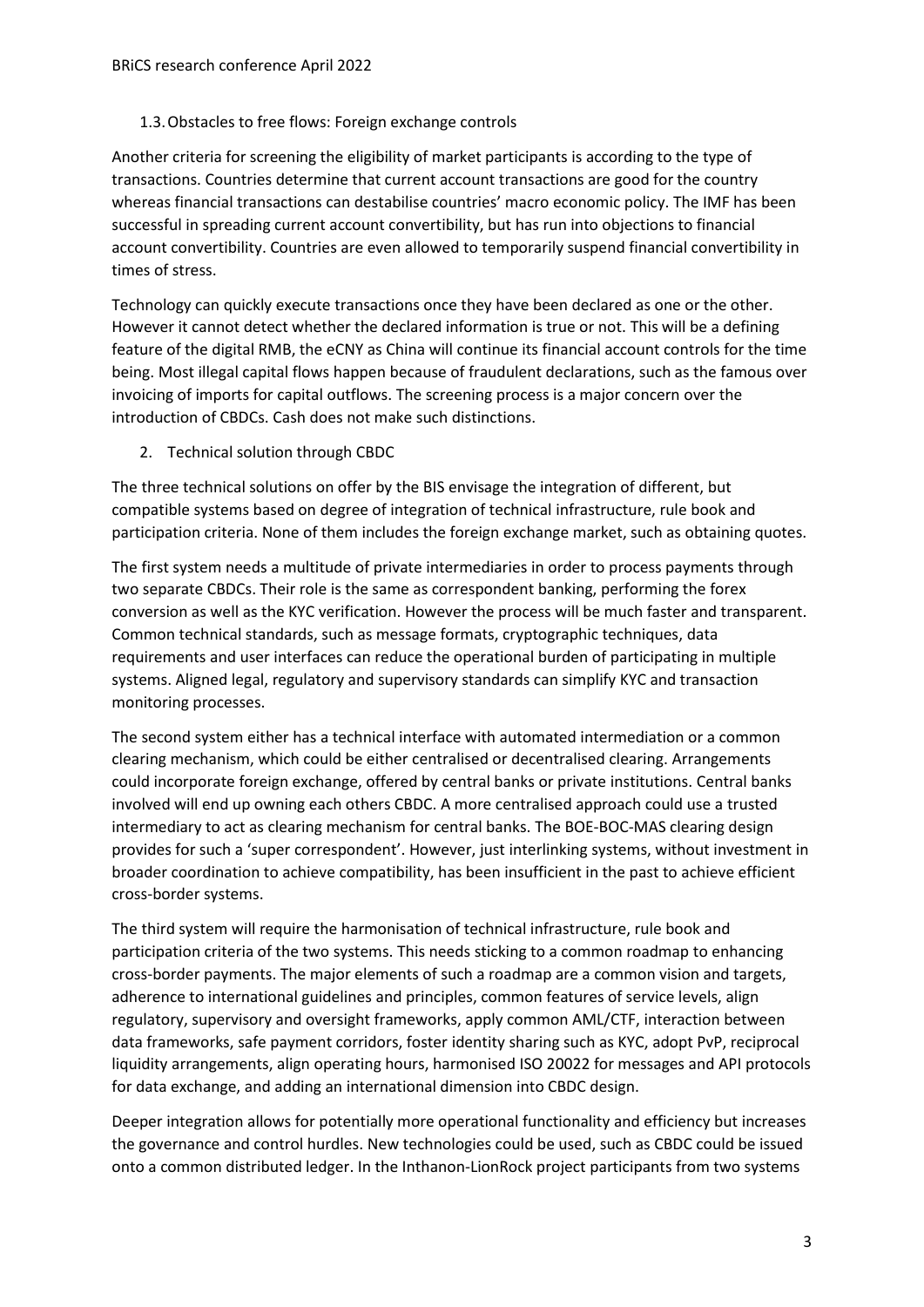directly engage in a shared "corridor" network with a jointly controlled operator, allowing participants to make cross-border payments through depository receipts tied to CBDC held in domestic systems.

Yet the single mCBDC raises a series of policy issues for central banks. The shared management of the rulebook and governance arrangements for a shared system will be one concern. The wider implications of issuing a CBDC for monetary policy, financial stability and payment policy will need to be worked through for each central bank, potentially requiring trade-offs in the final design. Central banks might need to evaluate whether they are willing to relinquish some system control and monitoring functions to an operator, for which governance arrangements would need to be agreed. Negotiating these trade-offs across multiple central banks will be a challenge.

The CLS provides a useful example for designing a new system for the settlement of foreign exchange transactions, bearing in mind systemic risks, liquidity risk, monetary policy, international interdependencies, access for participants and currencies, and balancing the role of private and public sector. For example, CLS settles foreign transactions on its own books, but the final (netted) payments are made through the accounts it holds at each central bank.

To use the potential of mCBDC, greater international coordination among central banks is required. Exchange rate conversion will be a necessary friction for any mCBDC arrangement. Forex markets are vast but also highly complex, fragmented and concentrated among a few large dealers. The three mCBDC models above do not prescribe foreign exchange mechanism. Improvements could be made by adopting a PvP system by default, rather than requiring routing or specific settlement instructions through an interface.

Compatible CBDC systems could foster open, competitive and innovative markets services offering convenience and choice to end users. At the same time CBDCs could allow for enhanced monitoring and control by central banks. Experience has shown that setting up cross-border governance, addressing conflict of laws issues and making changes to multiple compliance and regulatory regimes take many years. Experts cite at least five years.

Cooperation on exploring how new technologies can enable novel designs for potential multicurrency systems may also play an important part in CBDC development. Time will be required to properly understand the possibilities that new technologies could bring. Yet CBDCs that form wellfunctioning mCBDC arrangements can then allow cheap and fast conversion to discourage holding of foreign currency, or currency substitution, a main concern for countries. Among BRICS countries practically all of them face this possibility.

3. G20 Roadmap for Enhancing Cross-Border Payments

This roadmap was published in October 2021 and maps out the milestones to be achieved in 2022 and beyond. It consists of various focus areas which contain building blocks.

The focus areas A is Committing to a joint public and private sector vision to enhance cross-border payments. Within the area, building block 1 addresses the development of a common cross-border payments vision and targets. Building block 2 covers the implementation of international guidance and principles. Building block 3 defines common features of cross-border payment levels.

The focus area B requires coordination on regulatory, supervisory and oversight frameworks. Building block 4 envisages the alignment of regulatory, supervisory and oversight frameworks for cross-border payments. Building block 5 stipulates application of AML/CTF rules consistently and comprehensively. Building block 6 postulates reviewing the interaction between data frameworks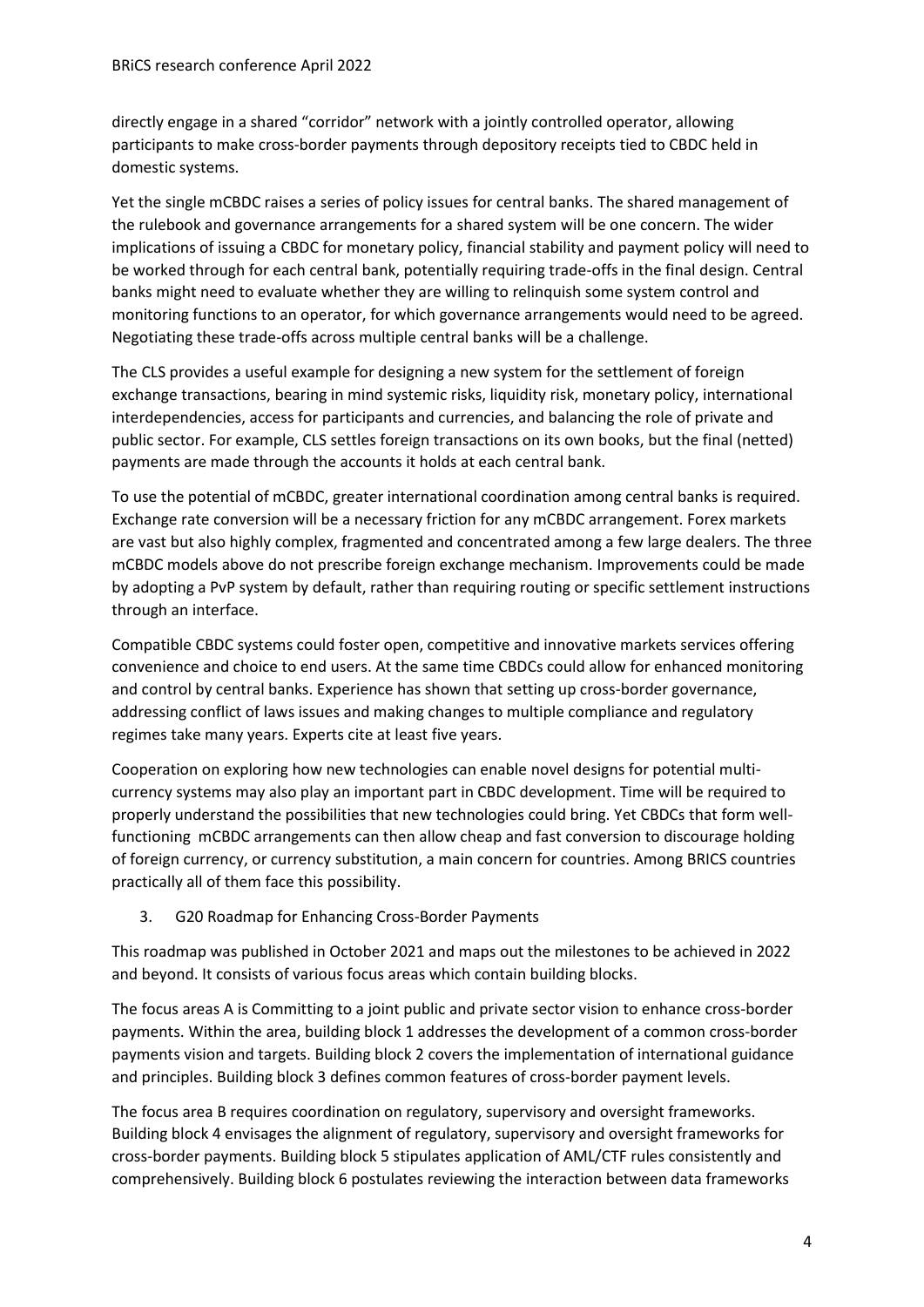and cross-border payments. Building block 7 promotes safe payment corridors, such as remittance corridors. Building block 8 addresses fostering KYC and identity sharing.

Focus area C covers improving existing payment infrastructure and arrangements to support the requirements of the cross-border payments market. Within the area building block 9 features facilitating increased adoption of PvP, notably the settlement of two or more currencies. Building block 10 postulates improvement of direct access to payment systems by banks, non banks and payment infrastructures. Building block 11 postulates exploring liquidity arrangements across central banks, so called liquidity bridges, typically in a reciprocal fashion. Building block 12 requires the extension and alignment of operating hours of key payments systems to avoid overlapping. Building block 13 requires interlinking of payment systems for cross-border payments.

Focus area D stipulates increasing data quality and straight through processing by enhancing data and market practices. Within this area building block 14 requires adopting a harmonised message format, such as ISO 20022, including rules for conversion and mapping. Building block 15 requires harmonisation of application programming interface (API) protocols for data exchanges. Building block 16 recommends establishing unique identifiers with proxy registries.

Focus area E expands into exploring the potential role of new payment infrastructures and arrangements. Within this area building block 17 suggests considering the feasibility of new multilateral platforms and arrangements for cross-border payments. One such platform, global stablecoins would be covered by building block 18. Building block 19 addresses CBDC design by factoring in an international dimension. In the three versions of CBDC in section 2 above, the models will have to include international aspects, in technical design, rule book as well as participation criteria. Needless to say that this area will pose many new challenges.

4. Conclusion

Bearing in mind that the G20 efforts in creating a new robust cross-border payments system, the current BRICS initiative will be subordinate to this, as all BRICS member countries are also in the G20. The BRICS might accelerate the consultation, coordination and cooperation between the members to form a core group which harmonises major issues such as interoperability as envisaged in the current project. This commendable initiative by the BRICS think tank will have to be followed up by joint actions which will be difficult in the absence of a permanent BRICS secretariat. Linking with the BIS innovation hub will expose BRICS to cutting edge technology as well as ongoing pilot projects. As a final reminder, the diversity of BRICS countries is a far cry from the pilot project JURA between the BIS, the Banque de Franxe and the Swiss National Bank listed below.

## Literature used

Auer, Raphael et al (2021): CBDC beyond borders. In: BIS Papers No 116, June [www.bis.org/publications](http://www.bis.org/publications)

Auer, Raphael et al (2021): Multi-CBDC arrangements and the future of cross border payments. In: BIS Papers No 115, March [www.bis.org/publications](http://www.bis.org/publications)

BIS Committee on Payments and Market Infrastructures (2021): Developments in retail fast payments and implications for RTGS systems, Decembe[r www.bis.org/publications](http://www.bis.org/publications)

BIS Innovation Hub (2021): Inthanon-LionRock to mBridge. Building a multi CBDC platform for international payments, Septembe[r www.bis.org/publications](http://www.bis.org/publications)